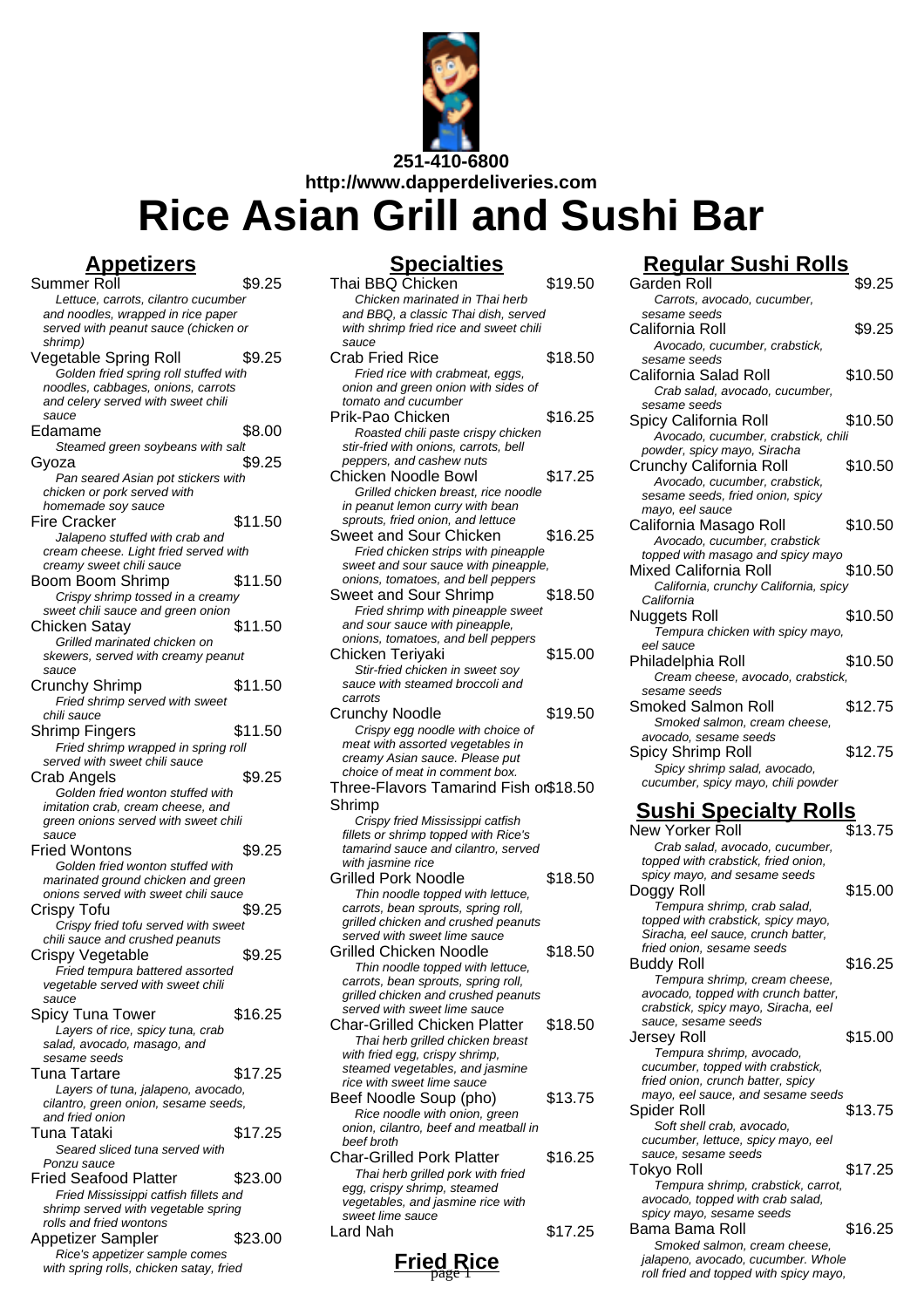wontons, crunchy shrimp, and crab angels

#### **Salads**

Ginger Salad \$5.75 Side salad with ginger dressing on the side Grilled Chicken Salad \$16.25 Grilled chicken with house salad, served with Rice's peanut dressing Seaweed Salad \$9.25 Seasoned seaweed salad and sesame seeds on top Sashimi Salad \$18.50 Seaweed salad, lettuce, carrot, topped with avocado, salmon, tuna, masago, crab, avocado, and sesame seeds Nam-Sod \$16.25 Ground pork blended with lime sauce, fresh ginger, red onions and peanuts, served with fresh lettuce Larb \$16.25 Choice of chicken, pork or beef, mixed with lime sauce, red onion, green onion, basil and cilantro, served with fresh lettuce and jasmine rice Yum Woon Sen \$16.25 Ground chicken and pork with crystal noodles , lettuce, cucumber, tomatoes, red onion, cilantro, and lime sauce. Served with jasmine rice. **Soup Bowl served with jasmine rice** Tom Yum Soup A classic Thai hot and sour soup with mushrooms, lemongrass, lime leaves, galangal, roasted pepper paste, and cilantro Tom Kha Soup A traditional coconut milk soup with mushrooms, lemongrass, lime

leaves, galangal, green onions, and cilantro on top Wonton Soup

Homemade wonton in a flavorful soup broth with Napa cabbage, mushrooms, green onion, and cilantro on top Miso Soup

#### **Kids' Menu**

| Kids Sweet and Sour Chicken \$9.25 |         |
|------------------------------------|---------|
| Kids Sweet and Sour Shrimp \$10.50 |         |
| Kids Chicken Fried Rice            | \$9.25  |
| <b>Kids Shrimp Fried Rice</b>      | \$10.50 |
| Kids Chicken Teriyaki              | \$9.25  |
| <b>French Fries</b>                | \$7.00  |
|                                    |         |

#### **Desserts**

| Sweet Sticky Rice with Egg | \$9.25 |
|----------------------------|--------|
| Custard                    |        |
| Thai Beignets (5 pc.)      | \$7.00 |

#### **Soft Drinks**

| Coke                 | \$3.00 |
|----------------------|--------|
| Diet Coke            | \$3.00 |
| Sprite               | \$3.00 |
| Lemonade             | \$3.00 |
| Dr. Pepper           | \$3.00 |
| Root Beer            | \$3.00 |
| Sweet Tea            | \$3.00 |
| Unsweet Tea          | \$3.00 |
| Thai Ice Tea         | \$3.50 |
| Thai Ice Coffee      | \$3.50 |
| Ramune Japanese Soda | \$3.50 |
| <b>Fruit Punch</b>   | \$3.50 |

Spicy Fried Rice Fried rice with Thai hot basil leaves, chili, bell peppers, bamboo shoot, onions, carrots, green beans, and eggs Thai Fried Rice Special house fried rice with eggs, peas, tomatoes, carrots, and onions Pineapple Fried Rice Special house fried rice with pineapple chunks, eggs, peas, carrots, tomato, and oinions Siam Fried Rice Authentic prik pao fried rice with your choice of protein, Thai basil leaves, onions, tomato, bell peppers, and eggs.

### **Noodles**

Thai Noodle Our famous Pad Thai noodles with eggs, bean sprouts, green onions, and crushed peanuts Pad See Ew Wide rice noodles stir-fried with sweet soy sauce, eggs, cabbage, carrots, and broccoli Pad Woon Sen Crystal noodles sautted with eggs, carrots, onions, bell pepper, and mushroom Drunk Man's Noodle Wide rice noodle stir-fried with Thai chilies, bell peppers, carrots, green

beans, mushrooms, Thai basil, and bean sprouts Lo Mein Noodle

### **Curry**

#### **Served with jasmine rice** Red Curry

Red chili paste curry in coconut milk with bamboo shoots, carrots, bell peppers, and fresh Thai basil Green Curry

Green chili paste in coconut milk with carrots, green beans, bell peppers, zucchini, and fresh Thai basil

Panang Curry Panang chili paste in a rich coconut milk with bell peppers and fresh Thai basil

Yellow Curry Yellow chili paste curry in coconut milk with potatoes, carrots, and onions

Massaman Curry Massamen chili paste curry in coconut milk with onions, carrots, potatoes, and peanuts

## **Stir-Fried (Pad)**

**served with jasmine rice** Pad Garlic A garlic sauce with white and black pepper Pad Veggie Delight Stir-fried assorted vegetables in a light Thai sauce Pad Ginger Sauteed onions, bell peppers, black mushrooms in Ginger sauce Pad Cashew Stir-fried choice of meat with onions, carrots, bell peppers, and cashew nuts in a light Thai sauce Pad Prik Khing Stir-fried Prik Khing curry paste with green beans, bell peppers, mushroom, carrot, and Thai basil Pad Cabbage

Stir-fried cabbages, 2nions, and

eel sauce Mo Roll \$12.75 California roll topped with baked crab salad, spicy mayo, eel sauce, sesame seeds Tempura Roll \$12.75 Tempura shrimp, lettuce, crab salad, avocado, fried onion, spicy mayo, Siracha, eel sauce, sesame seeds Super Crunch Roll \$12.75 Cream cheese, crabstick, avocado, jalapeno, cucumber, fried onion, topped with crunch batter, spicy mayo, eel sauce, sesame seeds Sunshine Roll \$17.25 Tempura shrimp, cream cheese, cucumber, crabstick, topped with masago, spicy mayo Vegas Roll \$15.00 Spicy shrimp, avocado, crab salad, sesame seeds, spicy mayo, wasabi cream, fried onion Volcano Roll \$15.00 Smoked salmon, cream cheese, jalapeno, avocado, topped with baked spicy crab salad, sesame seeds Black Dragon Roll \$16.25 Tempura shrimp, crabstick, avocado, cucumber, topped with eel Bengal Roll \$16.25 Tempura shrimp, crabstick, avocado, cucumber, topped with shrimp and spicy mayo Caterpillar Roll \$17.25 Tempura shrimp, crabstick, avocado, cucumber, topped with avocado and masago Atlantic Roll \$17.25 Avocado, jalapeno, cream cheese, crabstick topped with salmon, whole roll broiled topped with spicy mayo, eel sauce, sesame seeds Bayou Roll \$18.50 Crawfish, crabstick, cucumber, topped with shrimp, avocado, sesame seeds, spicy mayo, Siracha, eel sauce Spicy Crawfish Roll \$15.00 Crawfish, avocado, cucumber, chili powder, spicy mayo, and Siracha Mudbugs Roll \$18.50 Crawfish, jalapeno, avocado, crabstick. Whole roll fried, topped with crunch batter, fried onion, sesame seeds, spicy mayo, eel sauce Sunrise Roll \$18.50 Tempura shrimp, cream cheese, jalapeno. Whole roll fried, topped with baked crab salad, crunch batter, spicy mayo, eel sauce, sesame seeds. Lion Roll \$17.25 Tempura shrimp, crab salad, avocado. Whole roll fried, topped with fried onion, crunch batter, sesame seeds, spicy mayo, eel sauce. Fuji Roll \$18.50 Tempura shrimp, cream cheese, crabstick, avocado, topped with baked crab salad, green onion, masago Lucky Roll \$18.50 Tempura shrimp, crabstick, cream cheese, avocado. Whole roll fried, topped with baked crab salad, spicy mayo, eel sauce.

# **Raw Sushi & Rolls**

**Nigiri** Tuna, salmon, white tuna, yellowtail, shrimp, eel